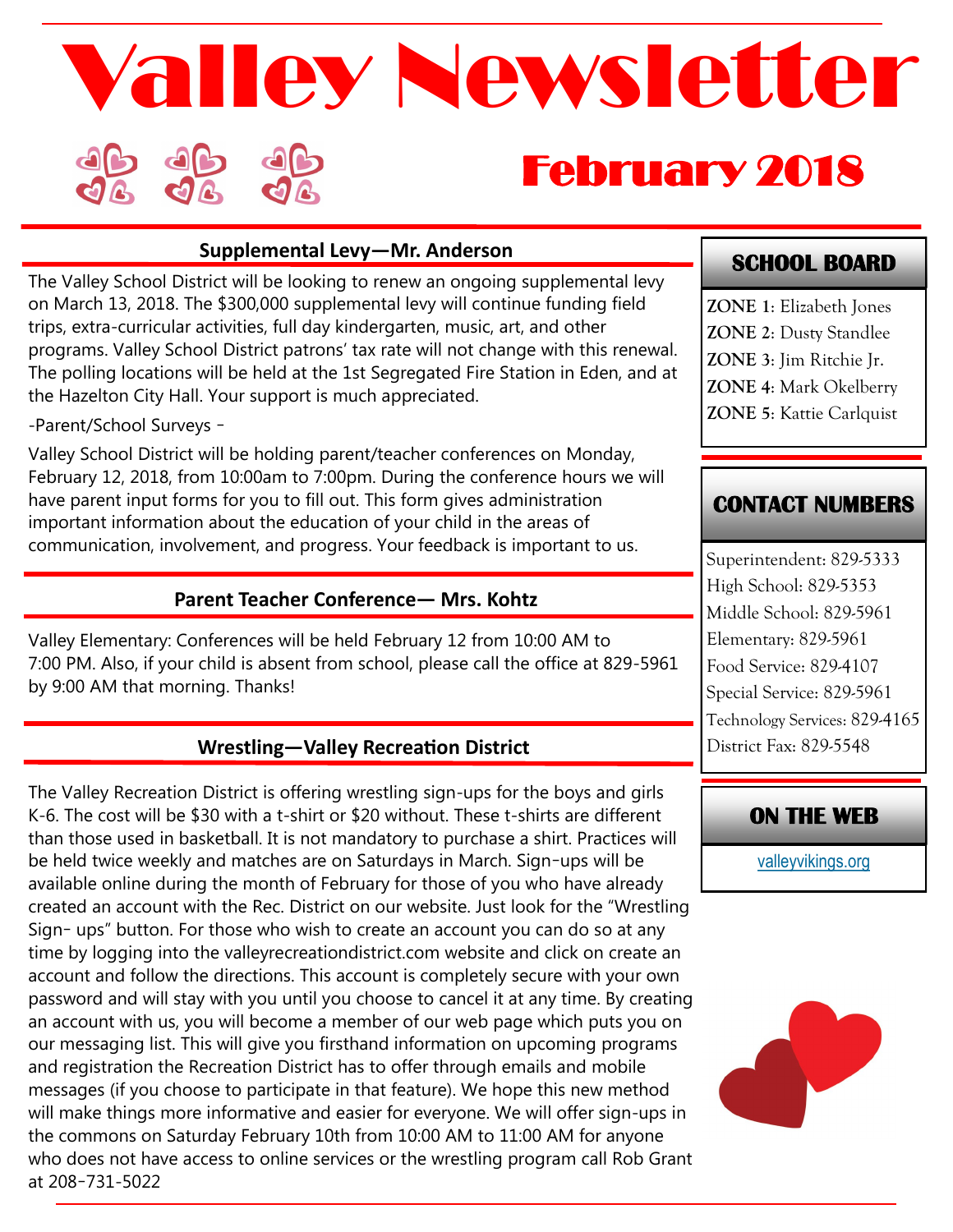#### **Drivers Education—Mrs. Lamun**

Let me begin by saying we should be thankful that our school provides Driver Education. It is a proven fact that teens who take Dr. Ed. are safer drivers than those who do not. Safety of our young people is so important and accidents are the leading cause of death to children. I'm glad the children in our area have a convenient place to learn how to drive safely. With that being said…

The spring Dr. Ed. class will begin Mon. March 5th at 8:00 am. Parents need to be there for approximately the first half hour.

Students who are 14 1/2 and want to be in the spring class must sign up in the high school office and pay at least 50% of the \$200 fee as well as go to the DMV and purchase a permit. Be sure to get your certificate of compliance when you sign up so you will have it for the DMV. While at the DMV be sure to get your receipt (I need to see it) and a Driver's Manual. You will need this for the first day of class and I do not provide them.

Classes will be held on Mondays from 8-11 am and Tues. - Fri. from 6:30 to 7:30 am. Driving will be scheduled in addition to class. We drive after school and on Saturdays and Mondays. There will not be class over spring break but there will be driving. If you will not be here over spring break please see me.

I look forward to seeing you on the 5th of March. Give me a call at 208-829-5961 if you have questions regarding Driver's Education.

#### **BPA—Mrs. Gordon**

We started our journey in September towards the goal of attending three competitive conferences for the 2017-2018 school year. After months of preparation & studying, BPA members competed at the first of those three competitions: Regional Leadership Conference in Wood River. Congratulations to Madyn Black, Jamie Coronado, Gavin Hyde, Jessi Kelly, Kenzie Schilz, Kylie Schilz, Henry Talbot, James Taylor, Lucas Trzynka, Collin Tvrdy, Emily Udy, and Javier Urias on an outstanding representation of Valley. The competitive events chosen included Extemporaneous Speech, Human Resource Management, Business Law & Ethics, Legal Office Procedures, Medical Office Procedures, Fundamental Word & Excel Processing, Graphic Design, and Video Production Team. Henry Talbot qualified in Fundamental Spreadsheet Applications to advance to State while the other members will advance through Torch Awards, Open Events, and Leadership. The members of Valley BPA will be attending State Leadership Conference in Boise, Idaho on March 8-10. Thank you to the parents for supporting the students' extra-curricular involvement in BPA as well as to the Valley administration for their excitement and support of the student's achievements.

#### **Mr. VHS 2018—Mrs. Gordon**

Congratulations to Ben Christensen, Valley High School's Mr. VHS 2018!! He not only won the honor of being Mr. VHS 2018 but also received a free prom tuxedo from Formalicity in Burley and a free prom portrait package from Thomas Photography. Competition was tough with lip singing, dance routines, a spicy cooking show, and whittling demonstration. The sportswear event definitely showed us a different side of every young man competing. I would like to personally thank each contestant for their hard work and participation in Mr. VHS. This was one of my most enjoyable years as an advisor putting on the show. I also want to thank the BPA members for their hard work and dedication to make sure the night was successful. Valley's Business Professionals of America Club would like to send out a huge thank you to the community for supporting the event. Mr. VHS was a huge success and will allow 18 BPA members to travel to Boise to compete at State Leadership Conference to improve their academic, leadership, and community skills. They have an opportunity to gain valuable knowledge and contacts that will help them in school and with future success.